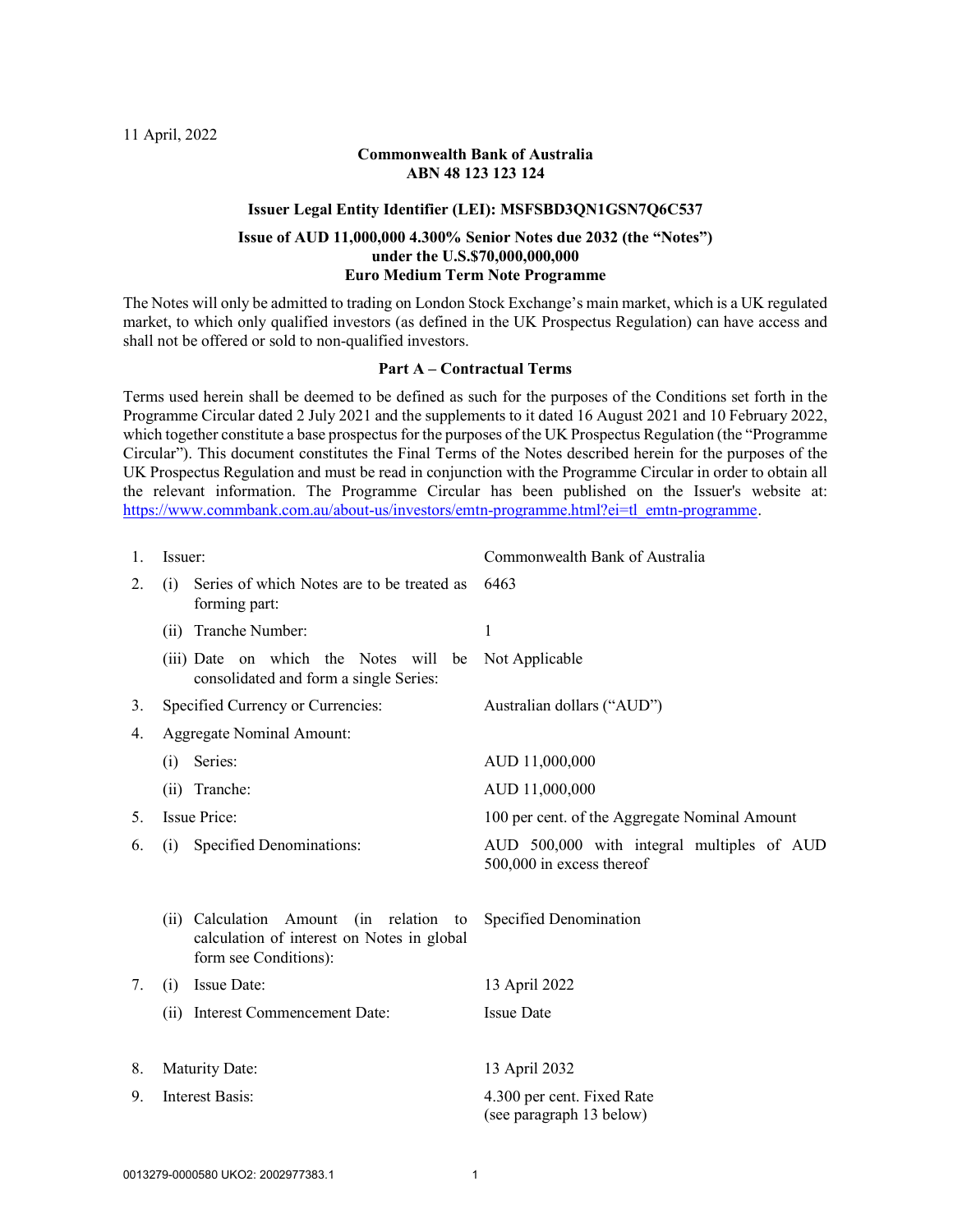| 10. Redemption/Payment Basis: | Subject to any purchase and cancellation or early<br>redemption, the Notes will be redeemed on the<br>Maturity Date at 100 per cent. of their nominal<br>amount |
|-------------------------------|-----------------------------------------------------------------------------------------------------------------------------------------------------------------|
| 11. Change of Interest Basis: | Not Applicable                                                                                                                                                  |
| 12. Put/Call Options:         | Not Applicable                                                                                                                                                  |

# PROVISIONS RELATING TO INTEREST (IF ANY) PAYABLE

| 13. Fixed Rate Note Provisions                                                                                            | Applicable                                                                                               |  |  |  |  |  |  |  |
|---------------------------------------------------------------------------------------------------------------------------|----------------------------------------------------------------------------------------------------------|--|--|--|--|--|--|--|
| Rate of Interest:<br>(i)                                                                                                  | 4.300 per cent. per annum payable annually in arrear                                                     |  |  |  |  |  |  |  |
| (ii) (A) Interest Payment Date(s):                                                                                        | Annually, on 13 April in each year, commencing on<br>13 April 2023 up to and including the Maturity Date |  |  |  |  |  |  |  |
| (B) Fixed Interest Periods:                                                                                               | Unadjusted                                                                                               |  |  |  |  |  |  |  |
| (iii) Fixed Coupon Amount(s) for Notes in<br>definitive form (and in relation to Notes in<br>global form see Conditions): | Not Applicable                                                                                           |  |  |  |  |  |  |  |
| (iv) Business Day Convention:                                                                                             | Not Applicable                                                                                           |  |  |  |  |  |  |  |
| Additional Business Centre(s):<br>(v)                                                                                     | Not Applicable                                                                                           |  |  |  |  |  |  |  |
| (vi) Calculation to be on a Calculation Amount<br>Basis:                                                                  | Not Applicable                                                                                           |  |  |  |  |  |  |  |
| (vii) Broken Amount(s) for Notes in definitive<br>form (and in relation to Notes in global<br>form see Conditions):       | Not Applicable                                                                                           |  |  |  |  |  |  |  |
| Day Count Fraction:<br>(viii)                                                                                             | 30/360, unadjusted                                                                                       |  |  |  |  |  |  |  |
| $(ix)$ Determination Date $(s)$ :                                                                                         | Not Applicable                                                                                           |  |  |  |  |  |  |  |
| 14. Floating Rate Note Provisions                                                                                         | Not Applicable                                                                                           |  |  |  |  |  |  |  |
| 15. Zero Coupon Note Provisions                                                                                           | Not Applicable                                                                                           |  |  |  |  |  |  |  |
| PROVISIONS RELATING TO REDEMPTION                                                                                         |                                                                                                          |  |  |  |  |  |  |  |
| 16. Issuer Call:                                                                                                          | Not Applicable                                                                                           |  |  |  |  |  |  |  |
| 17. Investor Put:                                                                                                         | Not Applicable                                                                                           |  |  |  |  |  |  |  |
| 18. Final Redemption Amount:                                                                                              | 100 per cent. per Calculation Amount                                                                     |  |  |  |  |  |  |  |
| 19. Early Redemption<br>Amount<br>payable<br>on<br>redemption for taxation reasons or on event of<br>default:             | 100 per cent. per Calculation Amount                                                                     |  |  |  |  |  |  |  |
| <b>GENERAL PROVISIONS APPLICABLE TO THE NOTES</b>                                                                         |                                                                                                          |  |  |  |  |  |  |  |

| 20. Form of Notes:                  | Registered Global Note registered in the name of a<br>nominee for a common depositary for Euroclear and<br>Clearstream, Luxembourg |
|-------------------------------------|------------------------------------------------------------------------------------------------------------------------------------|
| 21. Payment Business Day Convention | Following Business Day Convention                                                                                                  |
| 22. Additional Financial Centre(s): | London and Sydney                                                                                                                  |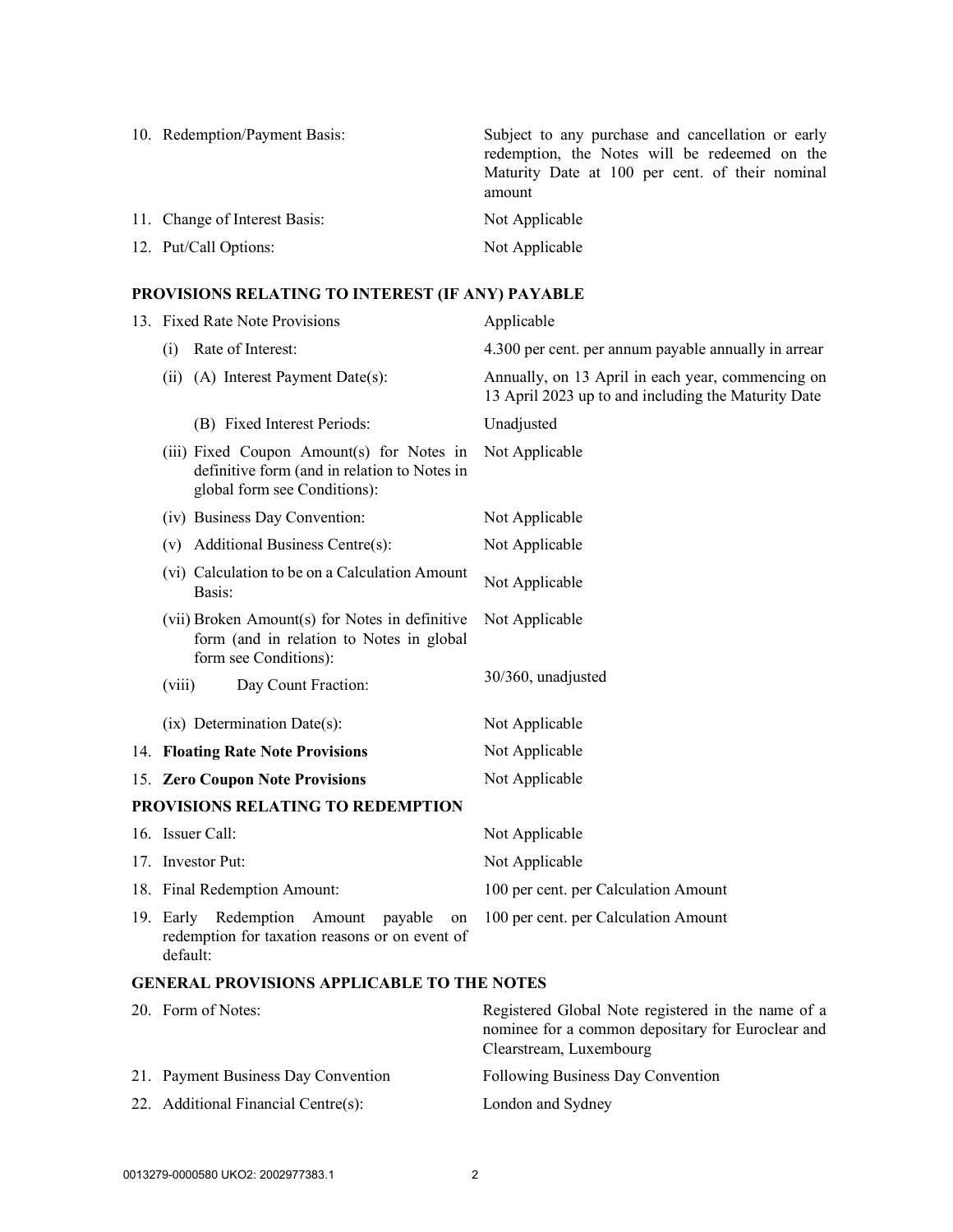23. Talons for future Coupons to be attached to No Definitive Notes:

## PROVISIONS APPLICABLE TO RMB NOTES

| 24. RMB Currency Event:                                                                | Not Applicable |
|----------------------------------------------------------------------------------------|----------------|
| 25. Spot Rate (if different from that set out in Not Applicable<br>Condition $7(1)$ :  |                |
| 26. Party responsible for calculating the Spot Rate: Not Applicable                    |                |
| 27. Relevant Currency (if different from that in Not Applicable<br>Condition $7(1)$ ): |                |
| 28. RMB Settlement Centre(s):                                                          | Not Applicable |
| <b>DISTRIBUTION</b>                                                                    |                |
| 29. Additional selling restrictions:                                                   | Not Applicable |

## Signed on behalf of Commonwealth Bank of Australia:

| Duly authorised |  |  |  |  |  |  |  |  |  |  |  |  |  |  |
|-----------------|--|--|--|--|--|--|--|--|--|--|--|--|--|--|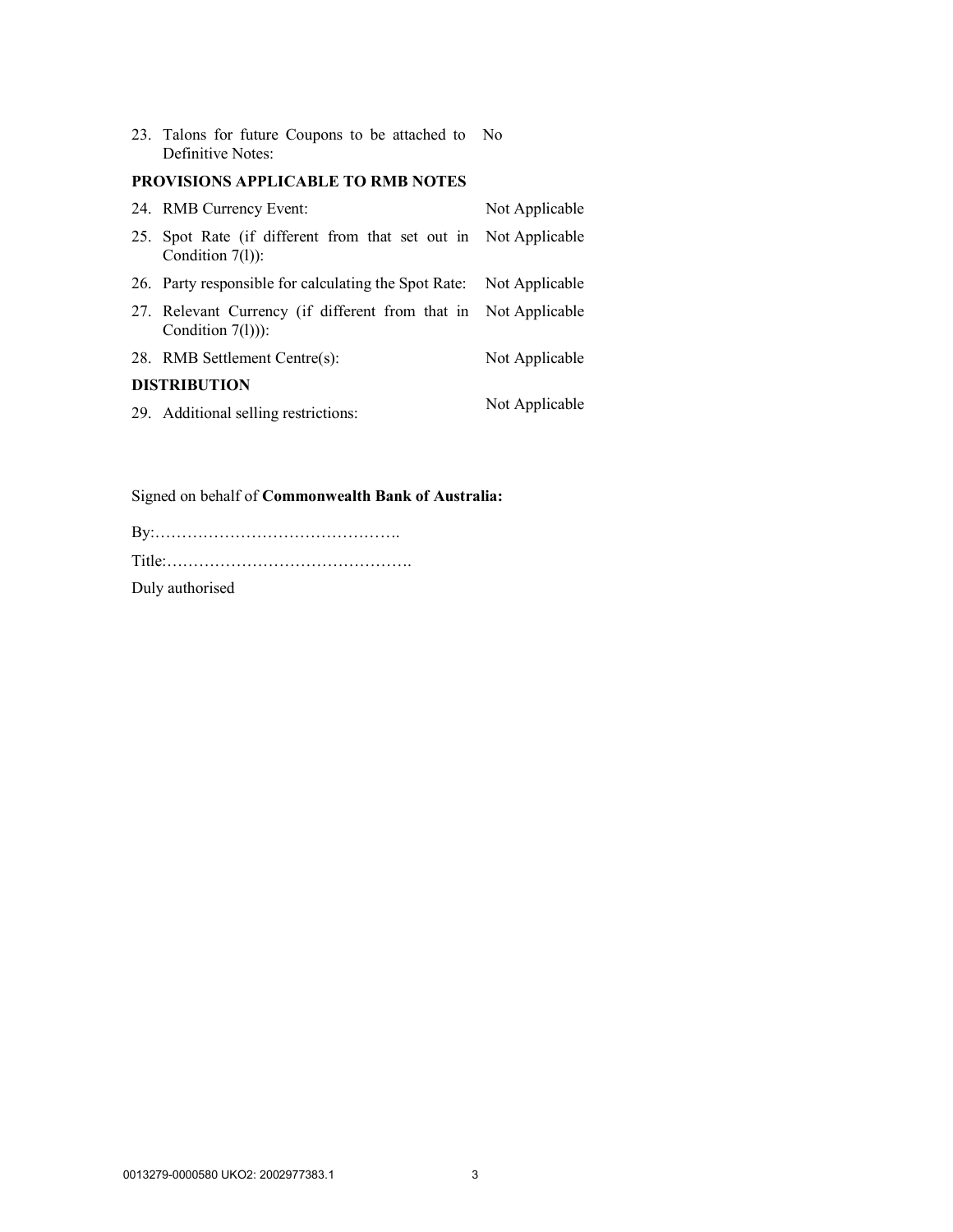#### Part B– Other Information

### 1. LISTING AND ADMISSION TO TRADING

| (1) | Listing and admission to trading:                                           | Application has been made by the Issuer (or on its<br>behalf) for the Notes to be admitted to trading on the<br>London Stock Exchange's main market with effect<br>from on or around the Issue Date. |
|-----|-----------------------------------------------------------------------------|------------------------------------------------------------------------------------------------------------------------------------------------------------------------------------------------------|
|     | (ii) Estimate of total expenses related to GBP 500<br>admission to trading: |                                                                                                                                                                                                      |
|     | <b>DATIMOS</b>                                                              |                                                                                                                                                                                                      |

2. RATINGS

The Notes to be issued are expected to be rated:

Moody's Investors Service Pty Ltd.: Aa3

## 3. REASONS FOR THE OFFER AND ESTIMATED NET PROCEEDS

(i) Reasons for the offer: See "Use of Proceeds" in the Programme Circular

(ii) Estimated net proceeds: AUD 11,000,000

## 4. INTERESTS OF NATURAL AND LEGAL PERSONS INVOLVED IN THE ISSUE

Save for any fees payable to the Dealer, so far as the Issuer is aware, no person involved in the issue of the Notes has an interest material to the offer. The Dealer and its affiliates have engaged, and may in the future engage, in investment banking and/or commercial banking transactions with, and may perform other services for, the Issuer and its affiliates in the ordinary course of business.

5. YIELD Indication of Yield: 4.300 per cent. per annum

The yield is calculated at the Issue Date on the basis of the Issue Price. It is not an indication of future yield.

## 6. OPERATIONAL INFORMATION

| ISIN:                         | XS2469031152                                                                                                                                                                                                                     |
|-------------------------------|----------------------------------------------------------------------------------------------------------------------------------------------------------------------------------------------------------------------------------|
| Common Code:<br>(i)           | 246903115                                                                                                                                                                                                                        |
| $(iii)$ CFI Code:             | DTFXFB, as set out on the website of the Association<br>of National Numbering Agencies (ANNA) or<br>alternatively sourced from the responsible National<br>Numbering Agency that assigned the ISIN                               |
| $(iv)$ FISN:                  | COMMNW.BK $(AU)/4.3$ MTN 20320413, as set out<br>on the website of the Association of National<br>Numbering Agencies (ANNA) or alternatively<br>sourced from the responsible National Numbering<br>Agency that assigned the ISIN |
| <b>CMU</b> Instrument Number: | Not Applicable                                                                                                                                                                                                                   |